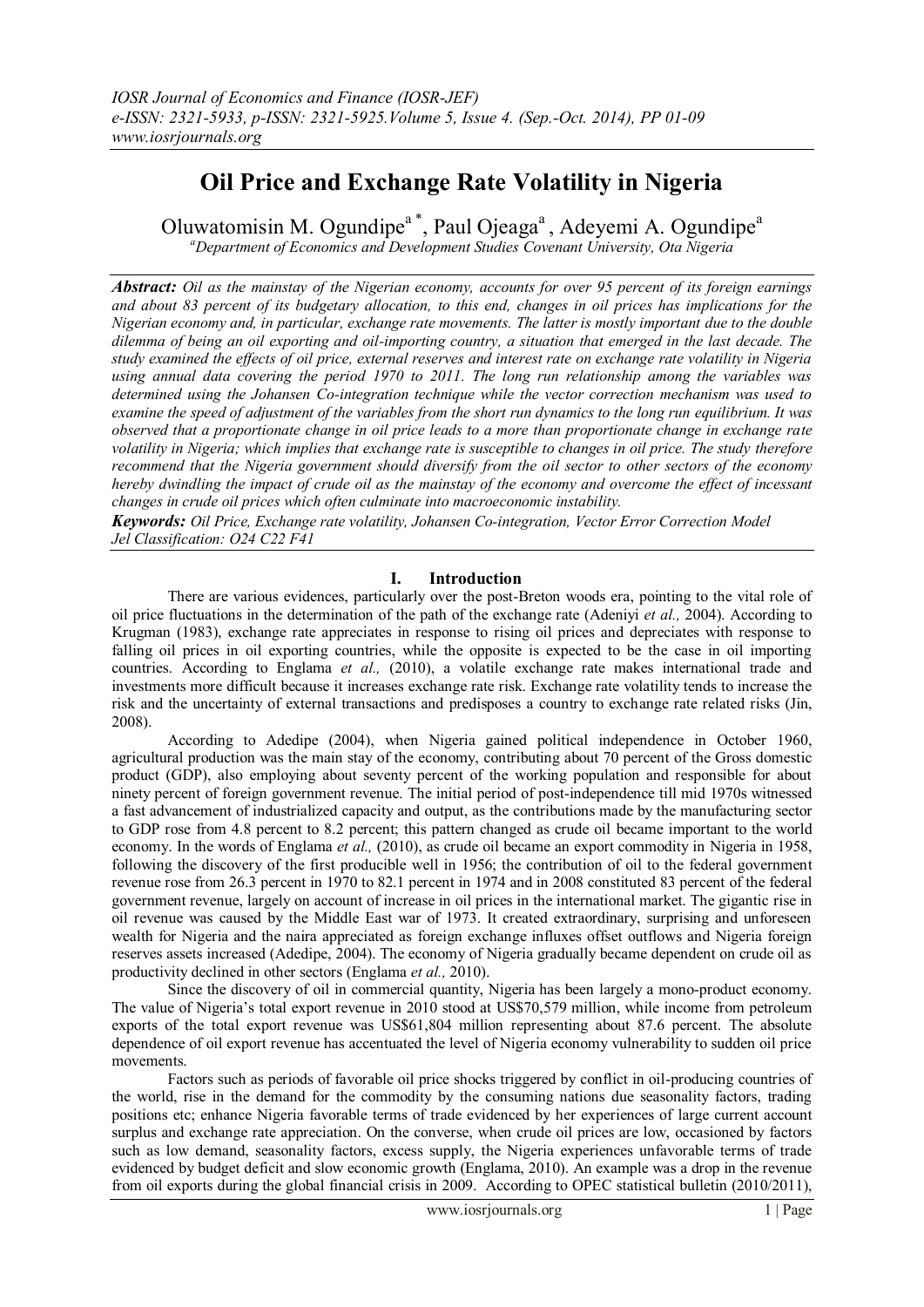oil export revenue dropped from US\$74,033 million in 2008 to US\$43,623 million in 2009 and the naira depreciated to N148.902 in 2009 from N118.546 in 2008.

This study attempts to examine the extent to which oil price influences exchange rate volatility in Nigeria. Oil price changes directly affects the inflow of foreign exchange into the country, therefore there is a need to investigate its impact on the naira exchange rate volatility; as crude oil is a key source of energy in Nigeria and in the world. Oil being an important part of the economy of Nigeria plays a strong role in influencing the economic and political fate of the country, crude oil has generated great wealth for Nigeria, but its effect on the growth of the Nigerian economy as regards returns and productivity is still questionable (Odularu 2007).

From the period of the oil boom of the 1970s till now, Nigeria has neglected her strong agriculture and light manufacturing bases in favor of an unhealthy dependence on crude oil. New oil wealth has led to a concurrent decline of other sectors in the economy and has fueled massive migration to cities and led to increasingly wide spread poverty especially in rural areas. As a result, Nigeria's job market has witnessed very high degree of unemployment, small wage and pitiable working environments (Adedipe, 2004 and Odularu 2007). Between 1970 to 2000, Nigeria's poverty rate increased from 36 percent to just fewer than 70 percent and it is believed that oil revenue did not seem to add to the standard of living at this time but actually caused it to decline (Martin and Subramanian, 2003).

Oil price fluctuations have received important considerations for their presumed role on macroeconomic variables. Higher oil prices may reduce economic growth, generate stock exchange panics and produce inflation which eventually leads to monetary and financial instability. It will also lead to high interest rates and even a plunge into recession (Mckillop, 2004). Sharp increases in the international oil prices and the violet fluctuations of the exchange rate are generally regarded as the factors discouraging economic growth (Jin, 2008). A very good example is the period of the global financial crisis, the price of oil fell by about two thirds from its crest of \$147.0 per barrel in July 2008 to \$41.4 at end of December 2008. Before the crises, oil price was high, exchange rate was stable but with the dawn of the global financial crisis (GFC) oil price crashed and the exchange rate caved-in, depreciating by more than 20 per cent. Since oil price volatility directly affects the inflow of foreign exchange into the country, there is a need to investigate if it has direct impact on the Naira exchange rate volatility (Englama *et al.,* 2010).

The oil market has been and will continue to be an ever changing arena. This is because oil is so vital to the world economy, it is present in everyone's daily lives and its market is truly global (El-badri, 2011). Thus, it is on this note that this study seeks to examine the effect of oil price on exchange rate volatility and its effects on the Nigerian economy, as well as suggest methods of minimizing the adverse effects it can produce on the economy as a whole.

The study adopts econometric technique in ascertaining the effect of oil price on exchange rate in Nigeria. The Johansen maximum likelihood test is used to determine the long run relationship between oil price and exchange rate volatility. The crude oil price and exchange rates are key research subjects, and both variables generate considerable impacts on macroeconomic conditions such as economic growth, international trade, inflation, and energy management. The relationships between the two have been studied, mainly for guidelines of interaction and causality. In past decades, changes in the price of crude oil have been shown to be a key factor in explaining movements of foreign exchange rates, particularly those measured against the U.S. dollar (Huang and Tseng, 2010).

While a considerable amount of studies have dealt with some aspect of the relationship between international oil price and exchange rate, a number of questions still spring to mind namely: Is there a significant link between oil prices and exchange rate determination in Nigeria? Do positive and negative shocks to oil prices volatility have symmetric effect on exchange rate volatility?

## **II. Background facts**

2.1 Oil price movement and exchange rate volatility

Since the ending of the 1940s to the beginning 1970s the international oil price was very steady having only small changes. Then from the early 1970 to the early 1980s the price of oil increased beyond expectation with respect to the rise of OPEC and the disruption in the supply of crude oil. OPEC first exercised its oil controlling power during Yom Kippor War which started in 1973 by imposing an oil restriction on western countries as a result of U.S and the Europe support for Israel. Production of Oil was reduced by five million barrels a day, this cut back amounted to about seven percent of the world production and the price of oil increased 400 percent in six months.

From 1974 to 1978 crude oil prices were relatively stable ranging from \$12 to \$14 per barrel. Then between 1979 and 1980 during the Iranian revolution and Iraq war, the world oil production fell by 10 percent and caused the rise of crude oil price from \$14 to \$35 per barrel. Increasing oil prices forced leading consumers and firms to adopt a more conserve energy, people purchased cars that could manage fuel and organizations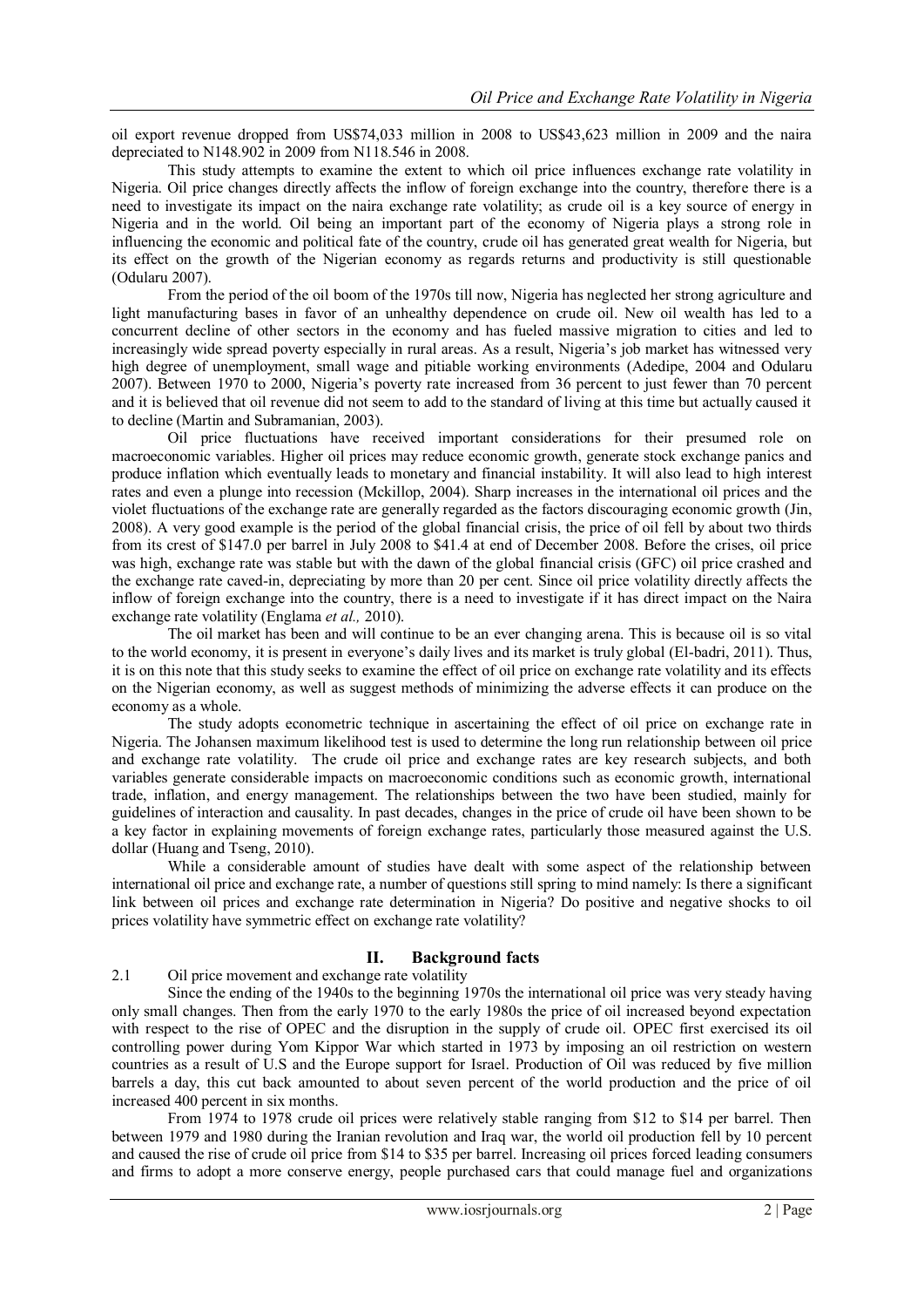purchased machine that were more fuel efficient (Sharma 1998). Increased oil price also enlarged search and production by nations that were not members of OPEC. Beginning from 1982 to 1985 OPEC wanted to stabilize the price of oil through production of quotas, but safeguarding efforts, global economic meltdown and wrongful quotas produced by OPEC participant countries contributed to the plunging of oil prices beneath \$10 per barrel.

From the Mid-1980s the fluctuations in the price of oil has occurred more frequent than the past. OPEC has continually been trying to influence oil price to ensure its stability through allocation of production quotas to its member countries but has been unable to stabilize it; as OPEC share of the world oil production has fallen from 55 percent in 1976 to 42 percent today**.** Oil prices matter in the economy in various ways; changes in oil price directly affect transportation costs, heating bills and the prices of goods made with petroleum products. Oil price spikes induce greater uncertainty about the future, which affects households and firms spending and investments decisions. Also changes in oil prices leads to reallocations of labor and capital between energy intensive sectors of the economy and those that are non-energy intensive sector (Sill, 2009).

#### 2.2 Brief History of Oil in Nigeria

The search for oil began in 1908 by a German company named Nigeria Bitumen Corporation, but there was no success until 1955 when oil was discovered in Oloibiri in Niger delta by shell-BP. Nigeria started exporting crude oil in 1958 but in major quantity in 1965, after the establishment of the bonny island on the coast of Atlantic and the pipeline to link the terminal. In 1970, as the Biafra war ends, there was a rise in world oil price and Nigeria benefited immensely from this rise. Nigeria became a member of the organization of petroleum exporting countries (OPEC) in 1971 and the Nigerian National Petroleum company (NNPC) which is a government owned and controlled company was founded in 1977. By the late sixties and early seventies, Nigeria had attained a production level of over 2 million barrels of crude oil a day. Although there was a drop in production of crude oil in the eighties due to economic down turn, by 2004 Nigeria bounced back producing 2.5 million barrels per day, but the Niger delta crisis and the global economy financial crises reduced Nigeria oil production and the world oil price.

The discovery of oil brought in the eastern and mid-eastern regions of Nigeria, this brought hope of a brighter future for Nigeria in terms of economic development as Nigeria became independent, but there were also grave consequences for the economy; as it fuelled already existing ethnic and political tension. The tension reached its peak with the civil war and reflected the impact and fate of the oil industry. Nigeria survived the war and was able to recover mainly from the huge revenue gained from oil in the 1970s. The Nigeria gained wholesomely from the nearly 36 months oil boom, the boom generates a lot of fund needed to meet all development need but the oil revenue which was supposed to be a blessing became a curse due to the corruption and the mismanagement of windfall gain from oil. The enormous impact of the oil shock on Nigeria grabbed the attention of scholars who tried to analyze the effect of oil price on economic growth in Nigeria. A set of radical oriented writers were interested in the nationalization that took place during the oil shock as well as the linkages between oil and an active foreign policy. Regarding the latter, the emphasis was on OPEC, Nigeria's strategic alliance formation within Africa, the vigorous efforts to establish the Economic Community of West African States (ECOWAS), and the country's attempts to use oil as a political weapon, especially in the liberation of South Africa from apartheid. Many people had hoped that Nigeria will become an industrial nation and a prosperous nation from the benefits of oil but they were greatly disappointed when a major financial crisis hit, which led to the restructuring of the economy (Odularu, 2007)

## **III. Review of Related literature**

Diverse theoretical relationship between oil price and exchange rates have been established in literature (Beckmann and Czudaj 2012). Oil price fluctuations have received significant considerations for their perceived role in macroeconomic variables dynamism. The consequences of large increases in the oil price on macroeconomic variables have been of great concern among economist and policy makers as well as the general public, since two major oil price shocks hit the global economy in the 1970s (Sill 2009). The thought that exchange rate is the most difficult macroeconomic variable to model empirically is debatable. Many papers have suggested that oil price might have a significant influence on exchange rate. The proposition that oil price might be adequate enough to explain all the long run movements in real exchange rate appears to be new (Al-Ezzee, 2011)

Nigeria like other low income countries has adopted two main exchange rate regimes for the purpose of gaining balance both internally and externally. The purpose for this different practice is to maintain a stable exchange rate (Umar and Soliu 2009). A fluctuating real exchange rate stemming from volatile oil prices are damaging to non – oil sector, capital formation and per capita income (Serven and Solimano 1993 and Bagella 2006). The consequences of substantial misalignments of exchange rate can lead to shortage in output and extensive economic hardship. There is reasonably strong evidence that the alignment of exchange rate has a substantial influence on the rate of growth of per capita output in low income countries (Isard 2007).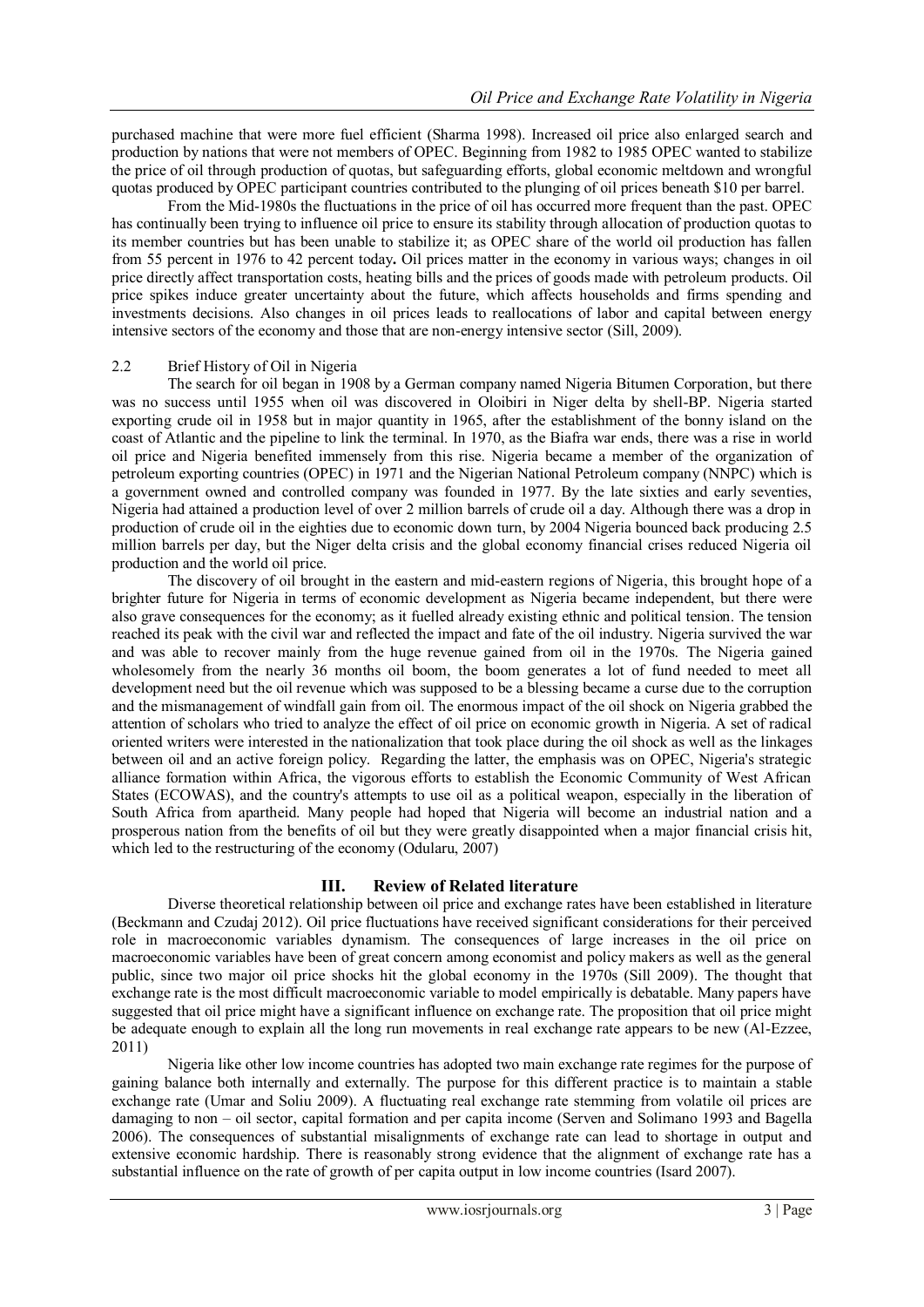According to Trung and Vinh (2011) there are two reasons why macroeconomic variables should be affected by oil shocks. First, oil increase leads to lower aggregate demand given that income is redistributed between net oil import and export countries. Oil price spikes could alter economic activity because household income is spent more on energy consumption, and firms reduce the amount of crude oil it purchases which then leads to underutilization of the factors of production like labor and capital. Second, the supply side effects are related to the fact that crude oil is considered as the basic input to production process. A rise in oil price will lead to a decline in supply of oil due to the fact that a rise in cost of crude oil production will lead to a decline in potential output. Also, for various reasons known and unknown, oil price increases may lead to significant slowdown in economic growth. Five of the last seven United States of America recessions were preceded by significant increases in the price of oil (Sill, 2009). Likewise, a factor that has mitigated the rate of growth in some economies was not far from sudden sharp increases in the international price of oil (Jin, 2008).

Analysis of the impact of asymmetric shocks caused by exchange rate and oil price variability on economic growth has been a major concern of both academics and policy makers for a long time now (Aliyu 2009). According to Amano and Norden (1998) many researchers suggest that oil fluctuations has a significant consequence on economic activity and the effect differ for both oil exporting countries and oil importing countries. It benefits the oil exporting countries when the international oil price is high but it poses a problem for oil importing countries. According to Plante (2008), theoretically the immediate effect of positive oil price shocks is the increase in the cost of product for oil importing countries, this is likely to reduce output and the magnitude of this will depends on the demand curve for oil. Higher oil prices lower disposable income which then leads to a decrease in consumption. Once the increase in oil price is believed to be permanent, private investments will decrease. But if the shocks are perceived as transitory, oil is used less in production and the productivity of labor and capital will decline and potential output will fall. Similarly, Patti and Ratti (2007) shows that oil price increases have a greater influence on the economy than a decrease in oil price.

Also, Rickne (2009) posits that political and legal institutions affect the extent to which the real exchange rate of oil exporting countries is affected by international oil price shocks. In a theoretical model succinctly espoused by literature, strong institutions protect real exchange rate from oil price volatility by generating a smooth pattern of fiscal spending over the price cycle. Empirical analysis carried out on 33 oil exporting countries show that countries with high bureaucratic quality, and strong and impartial legal system have real exchange rate that are affected less by oil price. Also according to Mordi and Adebiyi (2010) the asymmetric effect of oil price changes on economic activity is different for both oil price increase and oil price decrease. Empirical research suggesting that oil price serves as a major determinant of real exchange rate has yielded somewhat puzzling results for oil exporting countries (Rickne, 2009).

Korhonen and juurikkala (2007) showed that increasing crude oil prices cause a real exchange rate appreciation in oil exporting countries and this is not shocking, since they earn a significant amount from oil exportation. There is also a significant relationship between real oil prices and real exchange rates for oil importing countries; evidence has been seen for Spain (Camarero and Tamant 2002). A study carried out on the Russian economy by Spatafora and Stavrev (2003) confirm the sensitivity of Russia's equilibrium real exchange rate to long run oil prices. Likewise, Suseeva (2010) verified a long run positive relationship between the real oil price and the real bilateral exchange rate against Euro in Russia. Lizardo and Mollick (2010) provided proof that between the year 1970s to 2008, movements in the value of the U.S dollar against major currencies was significantly explained by oil prices. They found that when oil prices increases, currencies of oil importers such as china suffer depreciation. On the other hand, in net-oil exporters such as Canada, Mexico and Russia, increase in oil prices leads to a noteworthy depreciation of the US dollar. But, Akram (2004) finds strong evidence of no linear relationship between oil prices and the Norwegian exchange rates.

Using quarterly data from 1974 to 1992 comparing the United States of America to four different countries (Germany, United Kingdom, Japan and Canada), Clarida and Gali (1999) estimate the share of exchange rate fluctuations that is due to the different shocks in oil and found that more than 50 precent of the variance of real exchange rate changes over all the horizons was caused by real oil shocks. Amano and Norden (1998) using data on real effective exchange rates for Germany, Japan and United States of America discovered that real oil price is the most important factor in determining real exchange rates in the long run.

In the same manner, if the productivity of tradable relative to non-tradable is larger in other countries, it could lead to the appreciation of the real exchange rate. This is the Balassa-Samuelson hypothesis formulated by Balassa (1964) and Samuelson (1964). According to Coudert (2004), the Balassa-Samuelson effect is the mechanism by which an appreciation of the real exchange rate occurs owing to changes in relative productivity. We use the real oil price as a representation of the terms of trade and examine the influence of oil price fluctuations and productivity differentials on the real exchange rate given that oil price is the main export good driving the terms of trade in oil exporting countries. In practice, the price of the main exported good is often used as an indicator of the terms of trade (Sossounov and Ushakov, 2009).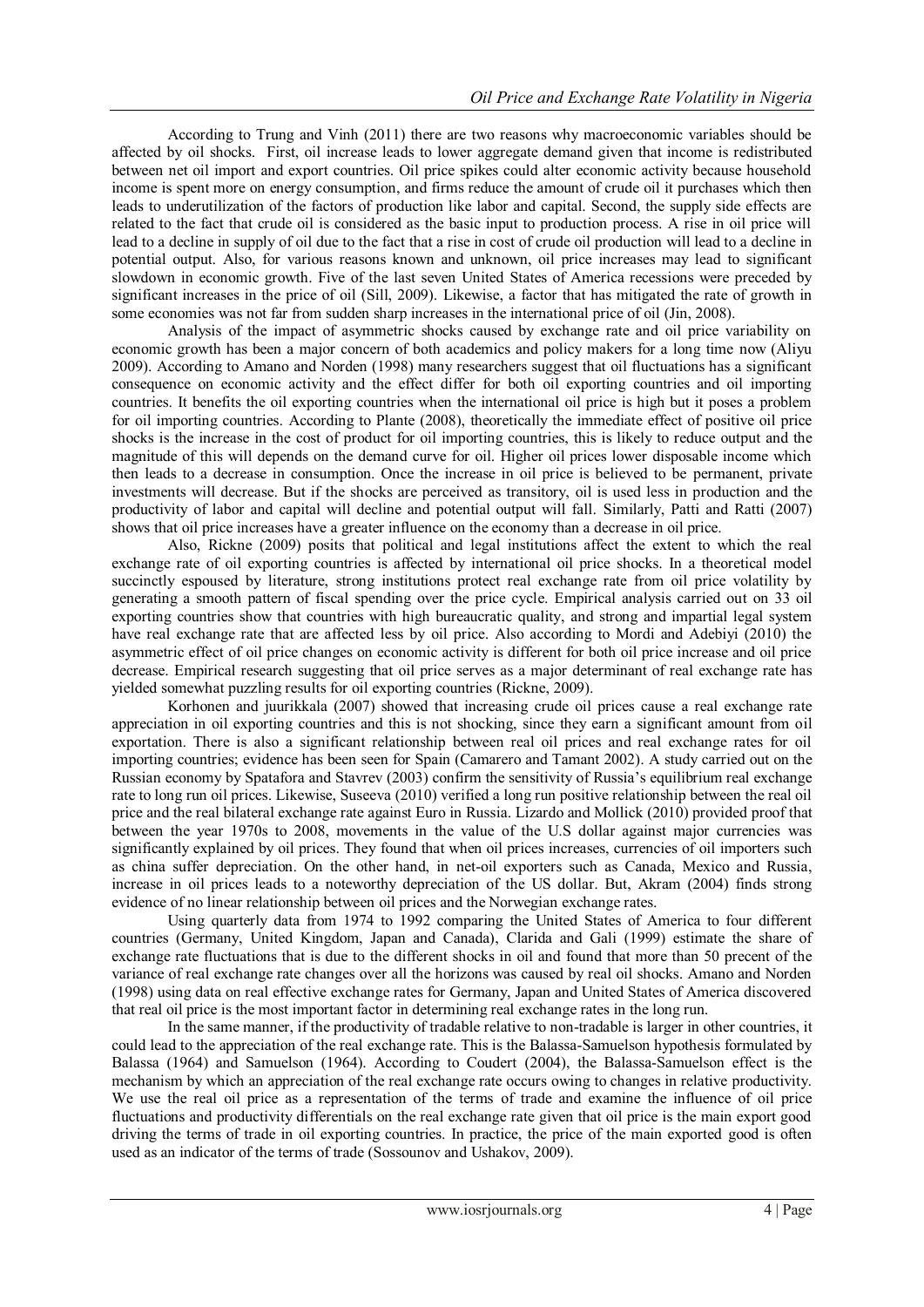Using a panel of 16 developing countries, Choudhri and Khan (2004) provided strong evidence of the workings of the Balassa Samuelson effects. Coudert (2004) survey provided evidence that the trend appreciation in the real exchange rate observed in countries of central and eastern Europe during the early 2000 stemmed, in fact, from the Balassa effect. The study concluded that even though other factors were just as responsible, the estimated Balassa effect goes some way in explaining the real appreciation.

Kutan and Wyzan (2005) using an extended version of the Balassa-Samuelson model finds evidence that changes in oil prices had a significant effect on the real exchange rate during 1996 to 2003 and that the Balassa- Samuelson working through productivity changes may be present though its economic significance may not be large. Cashin *et al.,* (2004) carried out a study on over 50 commodities exporting developing countries and found a long-run relationship between exchange rate and the exported commodity's price in one third of their sample. In a recent study, Ozsoz and Akinkunmi (2011) also demonstrated the positive effects of international oil prices on Nigeria's exchange rate.

Using monthly panel of G7 countries, Chen and Chen (2007) investigate the long run relationship between real oil price and real exchange rates and found that real oil prices is a dominant cause of real exchange rate movements. Olomola (2006) investigated the impact of oil price shocks on aggregate economic activity in Nigeria using quarterly data from 1970 to 2003. He discovered that contrary to previous empirical findings, oil price shocks do not affect output and inflation in Nigeria significantly. However oil price shocks were found to significantly influence the exchange rate.

In Bahrain Johansen co-integration test is used to examine the co-integrating relationship among the real GDP, real effect exchange rate and real oil price of a country. Real GDP of Bahrain is more elastic to changes in international oil prices than real exchange rate (Al-zee, 2011). Research conducted on Vietnam from the period of 1995 to 2009 using the vector autoregressive model (VAR) produce results that suggest that both oil prices and the real effective exchange rates have strong significant impact on economic activity.

Habib and Kalamova (2007) investigate the effect of oil price on the real exchange rate of three countries namely; Norway, Saudi Arabia and Russia. In case of Russia, a positive long run relationship was found between oil price and exchange rate and no impact of oil price on exchange rate was found for Norway and Saudi Arabia. Aliyu (2009) and Rickne (2009) believe that this is due to lack of strong institutions and total dependency on oil exports. Aliyu (2009) recommends larger divergence of the economy through the investment in top prolific sector to reduce the adverse effect of oil price shocks and the exchange rate volatility.

## **IV. Model Specification and Data Sources**

In line with the theoretical model built by Adedipe (2005) and Adeniyi (2011), the study adopted a GARCH model theory which makes the exchange rate dependent on the oil price. The model is represented as follow:

$$
Vol\_EXR = f(oilp, er, int)
$$

 $Vol\_EXR = \beta_0 oilp^{\beta_1}er^{\beta_2}int^{\beta_3}$ 

 $logVol\_EXR_t = \beta_0 + \beta_1 logoilp_t + \beta_2 loger_t + \beta_3 logint_t + \mu_t$ 

Where  $vol\_ext_t$  is the volatility of exchange rate generated by obtaining the standard deviation of percentage change in exchange rate,  $\text{oilp}_t$  is oil price,  $er_t$  is official exchange rate,  $\text{int}_t$  is interest rate (lending) and  $\mu_t$  is the stochastic random term.

| Table 1: Data Sources and Descriptions |                                                                                                                                                                                                                                                                                                         |                                                                        |  |  |
|----------------------------------------|---------------------------------------------------------------------------------------------------------------------------------------------------------------------------------------------------------------------------------------------------------------------------------------------------------|------------------------------------------------------------------------|--|--|
| Variable                               | Description/Measurements                                                                                                                                                                                                                                                                                | Data Sources                                                           |  |  |
| oil price (oilp)                       | The price of crude oil is stated in us dollars. Oil price is<br>the price at which oil is sold per barrel each day in the<br>international oil market, it is measured in us dollars                                                                                                                     | statistical review of<br>BP.<br>energy $2012$                          |  |  |
| external reserves (er)                 | This is the amount of revenue saved by country from<br>trading with other nations, it is measured in us dollars<br>millions                                                                                                                                                                             | statistical bulletin<br><b>CBN</b><br>2011                             |  |  |
| interest rate (int)                    | It is the charge for borrowing money, usually measured<br>as the percentage ratio between the sum payable to the<br>lender and the amount borrowed, at an annual rate. The<br>amount of money contractually promised at certain<br>specified future dates as a proportion of the principal<br>borrowed. | <b>CBN</b><br>statistical<br>bulletin<br>2011                          |  |  |
| exchange rate (vol exr)                | It is the price of a country currency expressed in terms<br>of one unit of another country's currency. It is measure<br>as the exchange rate of the naira to the dollar.                                                                                                                                | Figures for exchange rate<br>derived from CBN<br>statistical bulletin. |  |  |

Source: compiled by authors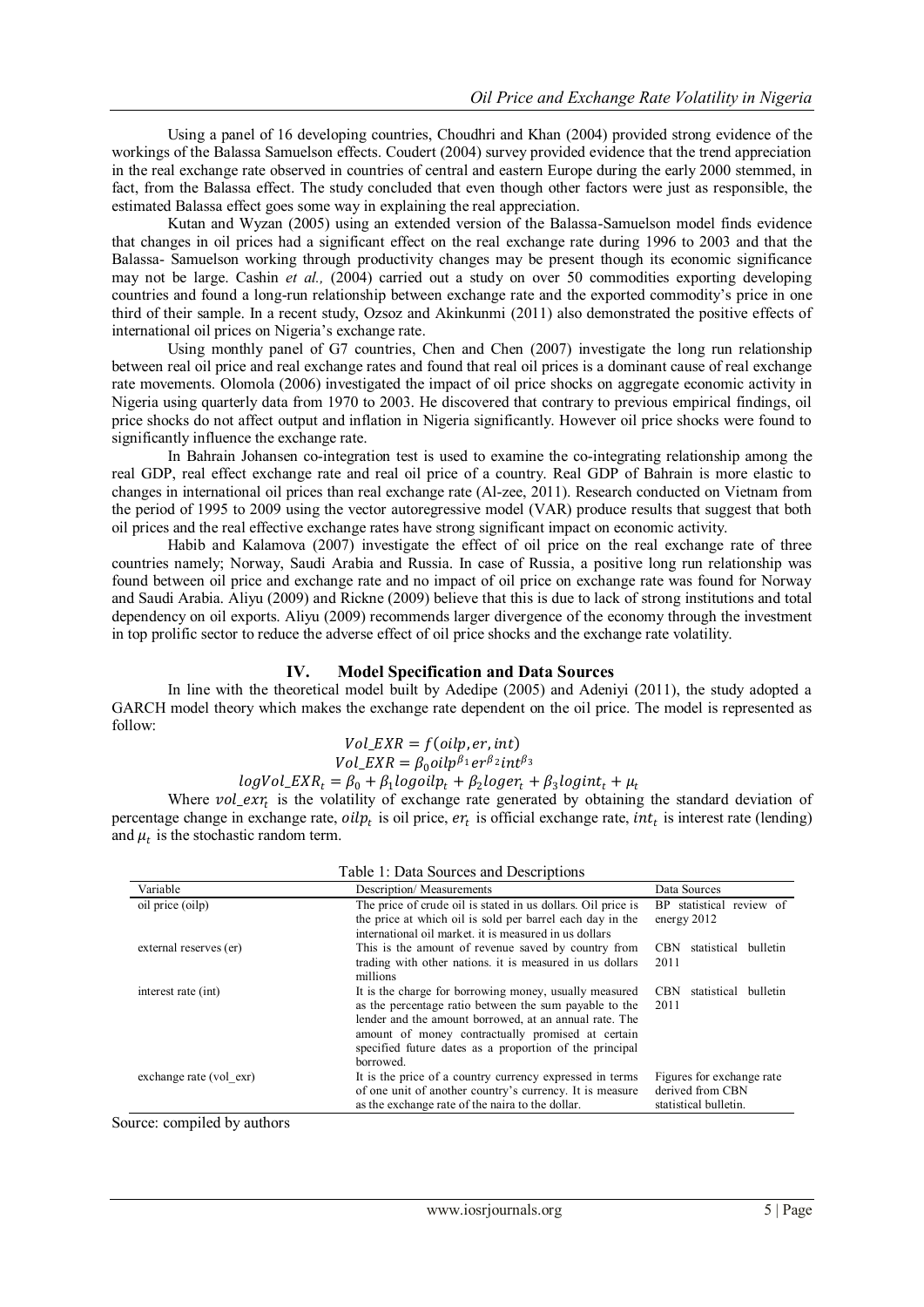# 4.2 Technique of estimation

The econometric technique adopted is based on the Johansen maximum likelihood estimation procedure and the vector error correction model (VECM); while the former enables to determine cointegration rank of our model, the later helps to ascertain possibility of error correction as the model approaches it long run equilibrium path. The choice of a cointegration technique over the ordinary least square techniques lies on the following; i. most time series data are not stationary, implying that the assumption of a constant mean, a constant variance and a constant auto variance for every successive lag is mostly violated, so the use of the OLS method of estimation could only yield a spurious results. ii. Cointegration approach is a convenient approach for the estimation of long run parameters. iii. The cointegration approach provides a direct test of the economic theory and enables utilization of the estimated long run parameters into the estimation of the short run disequilibrium relationships. iii. The traditional approach is criticized for ignoring the problems caused by the presence of unit roots variables in the data generating process. However both unit root and cointegration have important implications for the specification and estimation of dynamic models

# 4.3 The Test for Stationarity (Unit Root)

The unit root test precede the co-integration analysis due to the fact that majority of economic data do exhibit a non-stationary trend which could lead to misleading results. A unit root test tests whether time series variable is non-stationary using autoregressive model. A common test and valid for large samples is the Augmented dickey fuller (ADF) and Phillips Perron test. They are used to determine the order of integration of a variable. The test states that if a particular series say Y has to be differenced n times (number of times, 1, 2, 3… n) before it becomes stationary then Y is said to be integrated of order n (it is written as  $I(n)$ ). If the series is stationary at level, it is said to be integrated to order  $\tilde{0}$  (I(0)), that is there is no unit root. If a variable is differentiated once in order for it to be stationary, it is said to be integrated to order 1 that is I(1).

The test statistics of the estimated coefficient of Y is then used to test the null hypothesis that the series is non-stationary (has unit root). If the absolute value of the test statistics is higher than the absolute value of the critical value (which could be at 1, 5, or 10 percent) then the series is said to be stationary, therefore we reject the null hypothesis, otherwise it has to be differentiated until it becomes stationary.

# 4.4 Johansen Test for Co-integration

Co-integration is based on the ideology that there exists long run co-movement between trended economic data, so that there is a common equilibrium relation that the time series have a tendency to revert to, therefore even if certain time series are non-stationary, a linear combination of them may exist that is stationary. A lot of economic series behave like I(1) processes, that is, they seem to drift swiftly but not too largely apart.

Johansen test named after Soren Johansen is a procedure for testing cointegration of I(1) time series. This test permits more than one co integrating relationships, so it's more applicable than the Engle-Granger test which is OLS based. There are two types of Johansen test, namely; Trace and Maximal Eigen-value statistics, both are commonly use to ascertain the number of cointegration rank or in determining the number of cointegrating vectors. Both tests might not always indicate the same number of cointegrating vectors. A cointegrating vector is attained when obtained critical values are more the values for trace and maximum Eigenvalue statistics.

## 4.5 The Vector Error Correction Model

This is based on vector autogressive framework; where an error correction term is incorporated into the model. The reason for the error correction term is the same as with the standard error correction model, it measures any movements away from the long run equilibrium and measures the speed of adjustment of the short run dynamics to the long run equilibrium time path. The coefficient is expected to be negatively signed, statistical significant and lie between zero and one.

# 5.1 Test for Unit Root

# **V. Econometrics Analysis**

Unit root test is carried out to determine if the variables are stationary or otherwise; and if stationary, to determine their order of integration (i.e. number of times they are to be differenced to achieve stationarity). In standard econometric analysis using a time series data, it is expedient to conduct a stationary test; this is due to the fact that most time series data are non-stationary. The unit root tests were conducted using the Augmented Dickey Fuller test (ADF) and the Phillips Perron (PP) test; these two were conducted for the time series employed in the study. The Augmented Dickey Fuller (ADF) result and the Phillips Perron (PP) test show that all the variables (LEXRV, LOILP, LER AND LINT) are all integrated series of order I (1).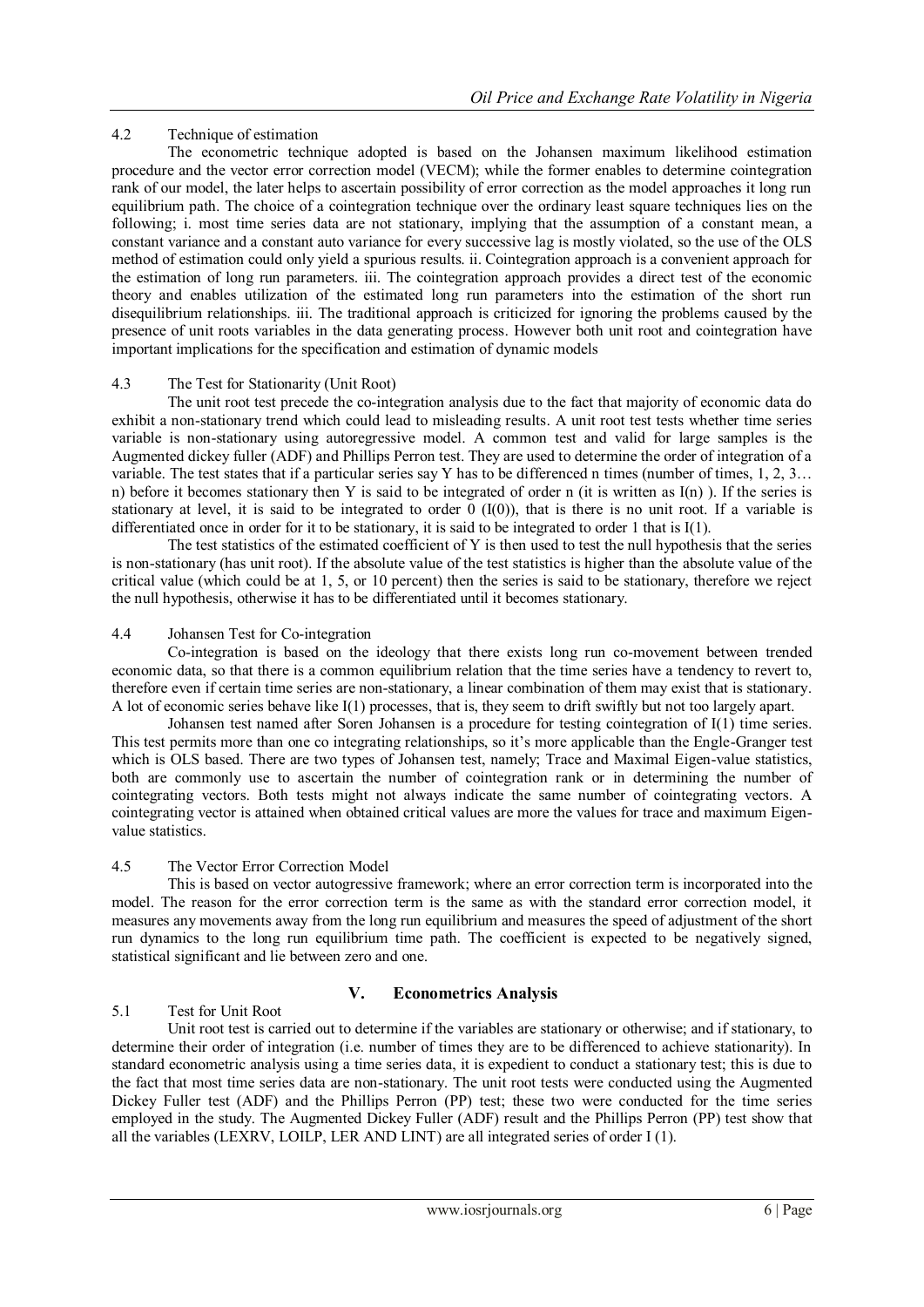| Table 2: Augmented Dickey Fuller (ADF) and Phillips Perron (PP) test for unit root |             |                                  |      |                      |                  |      |
|------------------------------------------------------------------------------------|-------------|----------------------------------|------|----------------------|------------------|------|
| Variable                                                                           |             | Augumted Dickey fuller test(ADF) |      | Phillips Perron (PP) |                  |      |
|                                                                                    | Level.      | First<br>difference              | ОI   | Level                | First Difference | ΟI   |
| Lexrv                                                                              | $-1.062207$ | $-18.62853*$                     | I(1) | $-0.529109$          | $-16.39442*$     | I(1) |
| Loilp                                                                              | $-2.137543$ | $-6.058508*$                     | I(1) | $-2.137724$          | $-6.058478*$     | I(1) |
| Ler-                                                                               | $-2.207279$ | $-6.719037*$                     | I(1) | $-2.166444$          | $-7.124260*$     | I(1) |
| Lint                                                                               | $-2.048322$ | $-9.138885*$                     | I(1) | $-1.878074$          | $-9.863937*$     | I(1) |

\*,\*\*,\*\*\*\* indicate statistical significance at 1%, 5%, and 10% respectively. OI signifies order of integration Source: Computed by using E-views 7.

Table 2 shows that all the variables are not stationary at level. This can be seen by comparing the observed values (in absolute terms) of the Augmented Dickey fuller (ADF) test and Phillips Perron test statistics with the critical value (also in absolute terms) at 1 percent, 5 percent and 10 percent level of significance. As a result of this, the variables were differenced once and all the variables became stationary at first difference, that is, they are integrated of the same order I(1)

## 5.2 Johansen Maximum Likelihood Test of Co-integration

The major aim of this test is to ascertain whether a linear combination of the integrated variable is becomes stationary over the long-run, if this hold sway, then it means cointegration exists among the variables, this further implies that there exist a long run relationship among the variables. The Johansen cointegration test commenced with the test for the number of cointegrating relations or rank using Johansen's maximum Eigen value and the trace test. The results are shown below:

| Table 3: Johansen Cointegration |                 |                     |           |              |
|---------------------------------|-----------------|---------------------|-----------|--------------|
| No. of co-integrating equation  | Trace Statistic | Maximum Eigen value |           |              |
|                                 | Statistic       | 5 percent CV        | Statistic | 5 percent CV |
| None                            | 79.88171        | 63.87610            | 40.88306  | 32.11832     |
| At most $1*$                    | 38.99865*       | 42.91525*           | 18.28741* | 25.82321*    |
| At most 2                       | 20.71124        | 25.87211            | 14.19844  | 19.38704     |
| At most 3                       | 6.512805        | 12.51798            | 6.512805  | 12.51798     |

Source: Computed by using E-views 7.

The two tests produced the same result. The trace test rejected the null hypothesis  $(H_0)$  that there is no co-integrating relationship between the variables and the test based on the maximum Eigen value also rejected the null hypothesis. They both indicate evidence supporting one co-integrating equation at the 5 percent level of significance. The result of the co-integration test showed that LEXRV, LOILP, LER AND LINT have equilibrium condition which keeps them in proportion to each other in the long run. The exactly identifying estimates of the Johansen Maximum likelihood estimates show the co-integrating coefficients normalized to LEXRV as below. They are very useful in understanding the long run relationships among co-integrating variables.

| Table 4: Normalized Co-integrating coefficients |             |            |             |             |
|-------------------------------------------------|-------------|------------|-------------|-------------|
| Variables                                       | <b>EXRV</b> | LOILP-     | ÆR          | LINT        |
| Coefficients                                    | .000000     | 2.860249   | $-0.531970$ | $-0.532029$ |
| Standard Error                                  |             | (0.3.1751) | (0.29149)   | (0.91854)   |
|                                                 |             | 9.0083     | $-1.70905$  | 0.0012114   |

Source: Computed by using E-views 7.

Since our model was expressed in logarithm form, the co-efficient estimates can be interpreted in terms of long run elasticity and the t-statistics is used to determine the statistical significance of each variable. Based on the rule of thumb, a variable is said to be statistically significant if the absolute value of its t-statistic is approximately 2 or above.

The major relationship of interest is centered on direction of behavior that exists between oil price and exchange rate volatility in Nigeria. From the table 4, oil price is elastic in relation to exchange rate volatility, implying that in the long run, a change in oil price will cause a more than proportionate change in exchange rate volatility and the significance of its t-statistic shows that oil price exerts an elastic significant fluctuation on exchange rate volatility in Nigeria; while interest rate does not significant contribute to dynamism in exchange rate volatility. We can rightly deduce from our result that oil price movements have contributed enormously to the exchange rate volatility in Nigeria, our result is consistent to study conducted by Kutan and Wyzan (2005)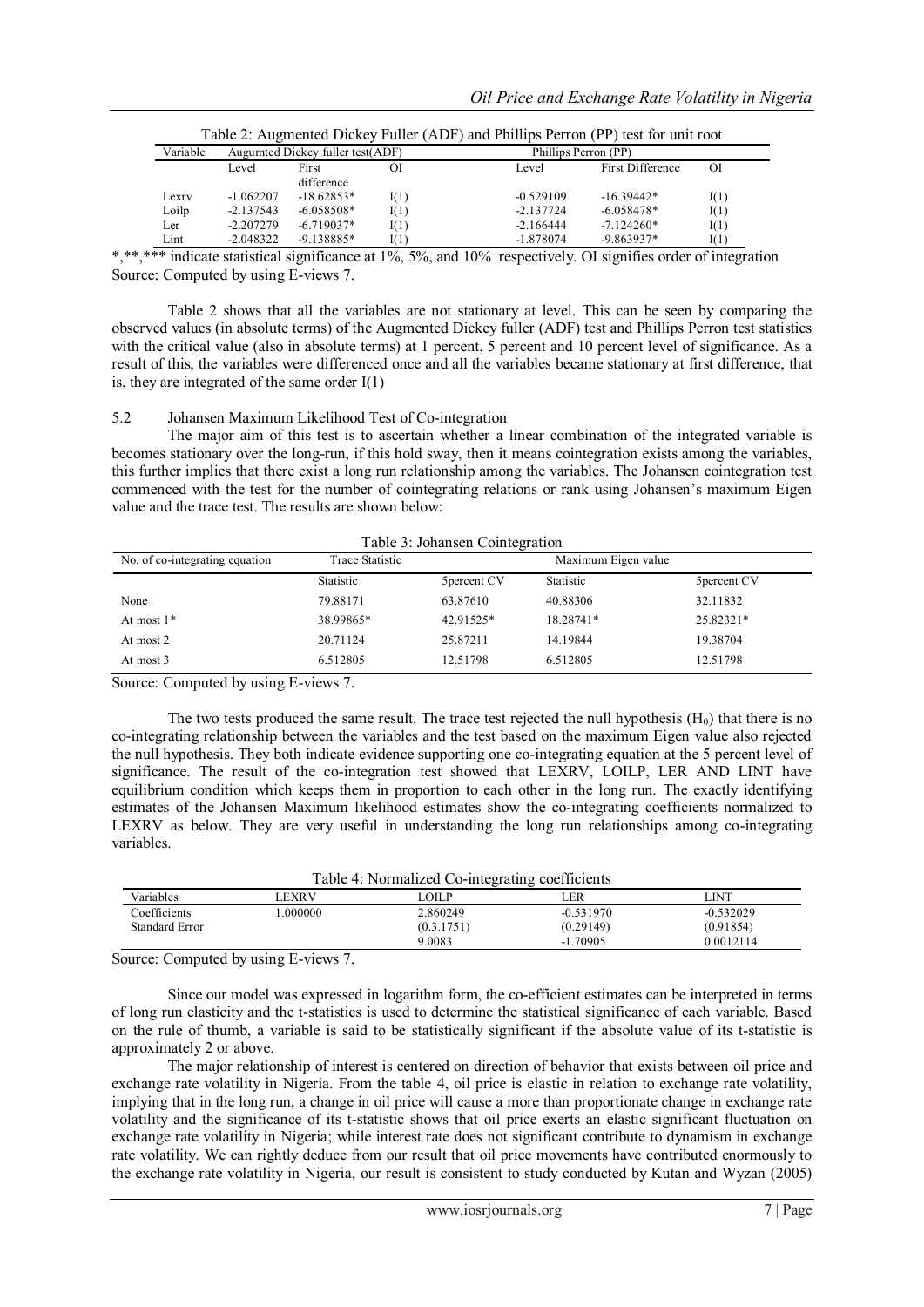and Ozsoz and Akinkunmi (2011) who all demonstrated that changes in oil price had a significant effect on real exchange rate for 50 commodity exporting countries and Nigeria respectively.

#### 5.3 The Vector Error Correction Model

The ECM coefficient is known as the speed of adjustment factor, it tells how fast the system adjusts to restore equilibrium. It captures the reconciliation of the variables over time from the position of disequilibrium to the period of equilibrium. The result of the vector correction model (VECM) is shown on table 5; the basic criteria for analyzing VECM are: 1. The VECM must lie between 0 and 1; 2. it must be negative for it to be meaningful. If it's positive there is no error correction and therefore diverges; and 3. the t-statistic must be significant.

| Table 5: Vector Error Correction Model |                    |
|----------------------------------------|--------------------|
| $ECM(-1)$                              | <b>T-statistic</b> |
| $-0.633566$                            | $-10.2559$         |
| $-0.037631$                            | $-1.11319$         |
| $-0.011029$                            | $-0.13882$         |
| $-0.012318$                            | $-0.60156$         |
|                                        |                    |

Table 5: Vector Error Correction Model

Source: Computed by using E-views 7.

The speed of adjustment co-efficient for LEXRV is -0.633566. The VECM is correctly signed and in terms of magnitude it lies between 0 and 1. Satisfying these criteria signifies that the model has the capacity to correct errors generated in the immediate periods at it approaches its long run equilibrium path. Precisely the error correction model in this equation means that about 63.35 percent of errors generated between each period are correlated in subsequent periods. Since errors are short lived in our model, it implies that the long run relationship obtained is sustainable and our result is reliable.

#### **VI. Recommendation and Conclusion**

This research study seeks to ascertain whether oil price has a significant influence on exchange rate volatility in Nigeria over the periods 1970 -2010 using the Johansen and vector error correction approach. It also looks at other factors that can influence exchange rate in Nigeria like external reserves and interest rate. In the model exchange rate volatility was the dependent variable and the independent variables were oil price, external reserves and interest rate. After the review of relevant literature and the necessary empirical analyses it was observed that a proportionate change in oil price will lead to a more than proportionate change in exchange rate volatility.

In the words of Jin (2008), Exchange rate volatility increases the risk and uncertainty of external transactions and predisposes a country to exchange rate related risks. For the purpose of this research work, the following strategies are suggested to reduce exchange rate volatility in Nigeria. Our study was consistent with Adeoye and Atanda (2005) which showed that there is presence and persistency of volatility shocks in the nominal and real exchange rates for naira vis-à-vis U.S dollar in Nigeria between 1986 and 2008. This implies that the conservative monetary management policies put in place for stabilizing the exchange rate of a unit U.S dollar to naira over the years has been ineffective. There is a need for FOREX management measures particularly in terms of meeting the high demand for foreign currency which characterized the performance, trade balance and overall economic performance in Nigeria. There is also the need for sound monetary policy to attain stability in the exchange rate. Likewise, assuming government expenditure is closely aligned to revenue from natural resource, the revenue will become more unpredictable, which ultimately cause expenditure instability, and in turn cause instability in the real exchange rate. A vast body of empirical study records the terrible effect of economic volatility on investment and growth. Therefore Nigeria government should look for new ways to diversify the economy into, from dependence on oil and explore other sectors like manufacturing sector and agricultural sector to reduce the effect of uncertainties in the economy. Finally, higher revenue gotten from increases in oil prices should be invested into different areas of the economy as the exchange rate of a country is influenced by prevalent economic conditions.

#### **References**

[1]. Adedipe, B. (2004).The Impact of Oil on Nigeria's Economic Policy formulation. Maximizing Pro-poor Growth: Regenerating the Socio-economic Database, organized by Overseas Development Institute in collaboration with the Nigerian Economic Summit Group, 16th -17thJune 2004

<sup>[2].</sup> Adeniyi, O.A. (2011). Oil price shocks and Exchange rate dynamics in oil exporting countries: what is the Nigerian experience? Being a paper presented at the Fourth NAEE/IAEE international Conference

<sup>[3].</sup> Adeniyi, O., Omisakan, O., Yaqub, J. & Oyinlola, A. (2012). Oil price-Exchange rate Nexus in Nigeria: Further Evidence from an oil exporting country.

<sup>[4].</sup> Adeoye, B. W. & Atanda, A.A. (2005). Exchnage rate Volatility in Nigeria consistency, Persistency and Severity Analyses, CBN Journal of Applied Statistics Vol.2 No.2